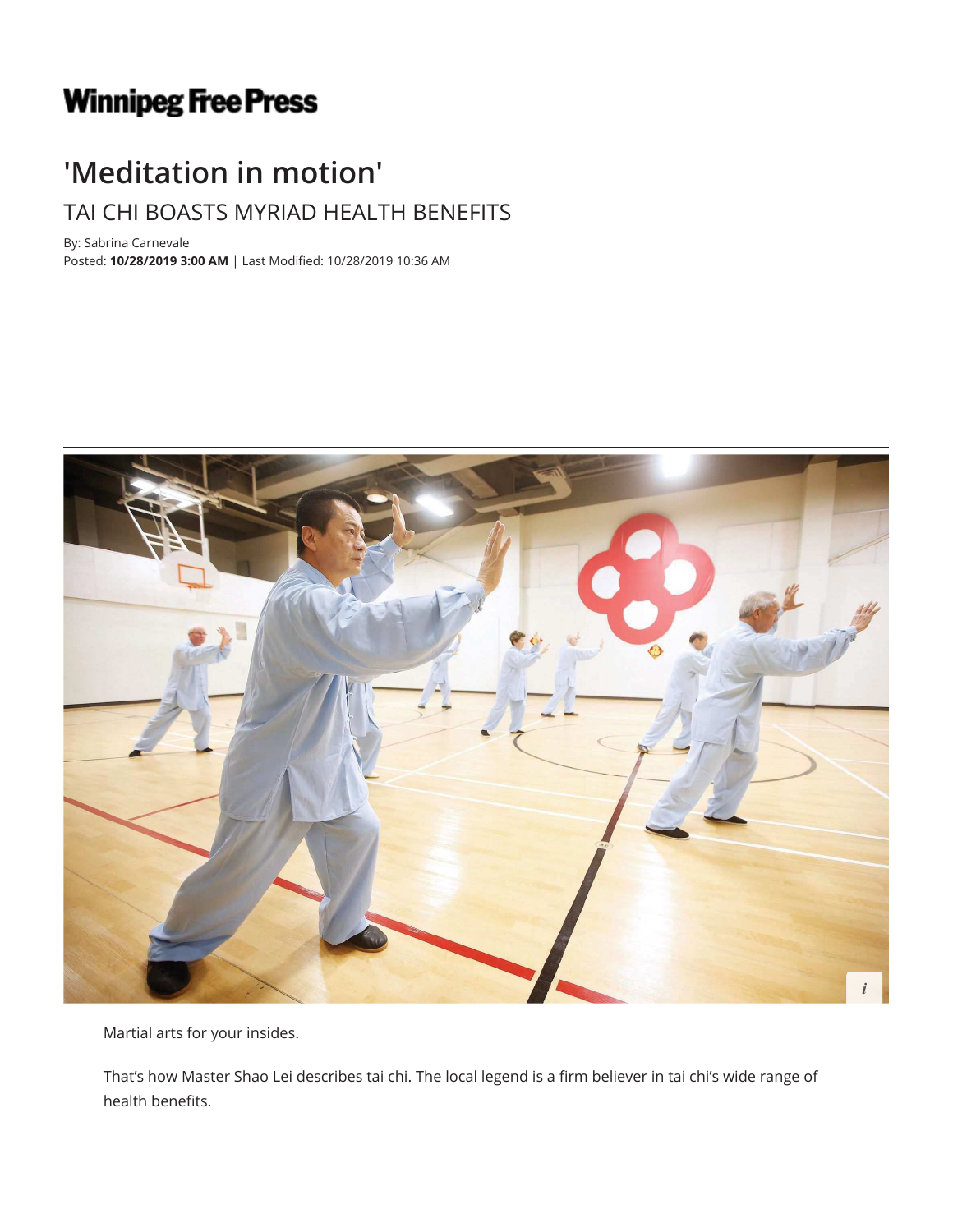

Often described as meditation in motion, tai chi is a martial art that has been practised in China for centuries. It consists of a series of several gentle movements that strengthen the body and calm the mind. The more formal name is T'ai Chi Ch'üan, which translates loosely to "supreme ultimate boxing."

Tai chi requires you to gradually move from one pose to another, shifting your weight and extending your limbs to challenge your balance. It combines aspects of martial arts, philosophy and ancient Chinese medicine.

There are five main styles of tai chi: Chen, Yang, Wu, Sun and Hao. All five share similarities such as flexibility, mindfulness and structural alignment, but each has its own unique characteristics — some focus on health maintenance, while others focus on martial arts. If you're a beginner looking for a style that's easy to adopt, Yang and Wu styles are easier to learn than the others.

Lei, a fifth-generation lineage holder of Wu Style Taiji quan, began

learning Chinese martial arts when he was nine years old. He immigrated to Winnipeg with his family in 2003 and has been perfecting his craft for more than 35 years. You can find him today teaching weekly classes at the Winnipeg Chinese Cultural and Community Centre.

"Tai chi is not only physical movements, it's also the point of view of Chinese people towards the universe," says Lei through his Mandarin translator and longtime student, Boon Su. "Tai chi teaches people how to change their thinking. For instance, when we stand up, we use the strength of our legs to push ourselves up. With tai chi, it's a different way of thinking. To stand up, you have to relax and use your head to pull yourself up."

If you're someone who likes to pound the pavement training for a race or tackle high-intensity workouts, slowing down and reconnecting through tai chi may be a welcome addition to your routine.

Compared with conventional aerobic exercises that focus on muscular strength and endurance, tai chi involves mind-body learning through slow, voluntary movements, full-body stretching and relaxation, diaphragmatic breathing practice, a meditative state of mind and mental concentration.

The majority of people who practise tai chi are seniors, as they tend to lose flexibility and balance as they get older.

You learn to react to things in a very different way than you would in Western culture, says Keith Benson, a retired teacher who has been studying tai chi for more than 30 years and practising with Lei for a decade.

"Rather than tense up under stress, we learn to relax and use that relaxation to repel bad feelings," Benson says. "If someone presses you, our normal reaction is to become tense. With tai chi, the reaction is to relax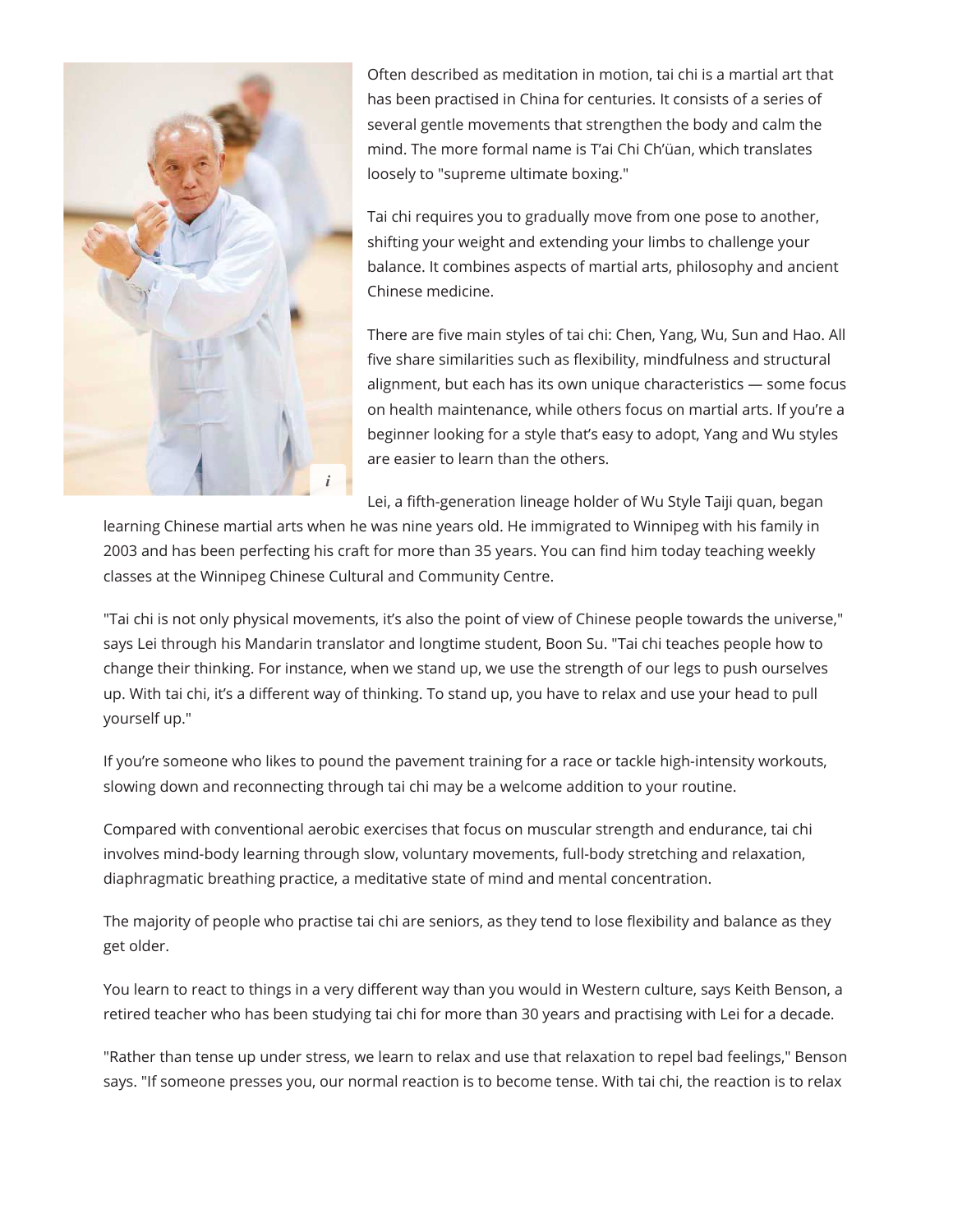

and allow that person's strength to work against him or her."

The health benefits of tai chi are numerous — so great that many hospitals hold classes for their patients. A 2012 study published in *Disability and Health Journal* found that tai chi was more effective than traditional physiotherapy at preventing falls among elderly hospital patients who had already sustained injuries from a fall.

Doctors and researchers in both China and the Western world have documented many health benefits from tai chi, including improvements in balance, flexibility, stamina, blood pressure and mental health.

"When people first come to learn tai chi, it's because they've heard how good it is for your health and they want to learn because of health issues," says Lei. "And then after a while and throughout the class teaching, their interest increases."

Benson, who played hockey and squash when he was younger, suffered from chronic pain in his back and knees for years. He needed a more gentle activity that wouldn't hurt his joints and read about tai chi in a City of Winnipeg leisure guide. He credits the slow, gentle movements with his improved posture and overall well-being. Now, three decades later, he feels like he's in the best shape of his life.

"I was told when I was in my 30s that I would probably need knee surgery by the time I was 40. Here I am at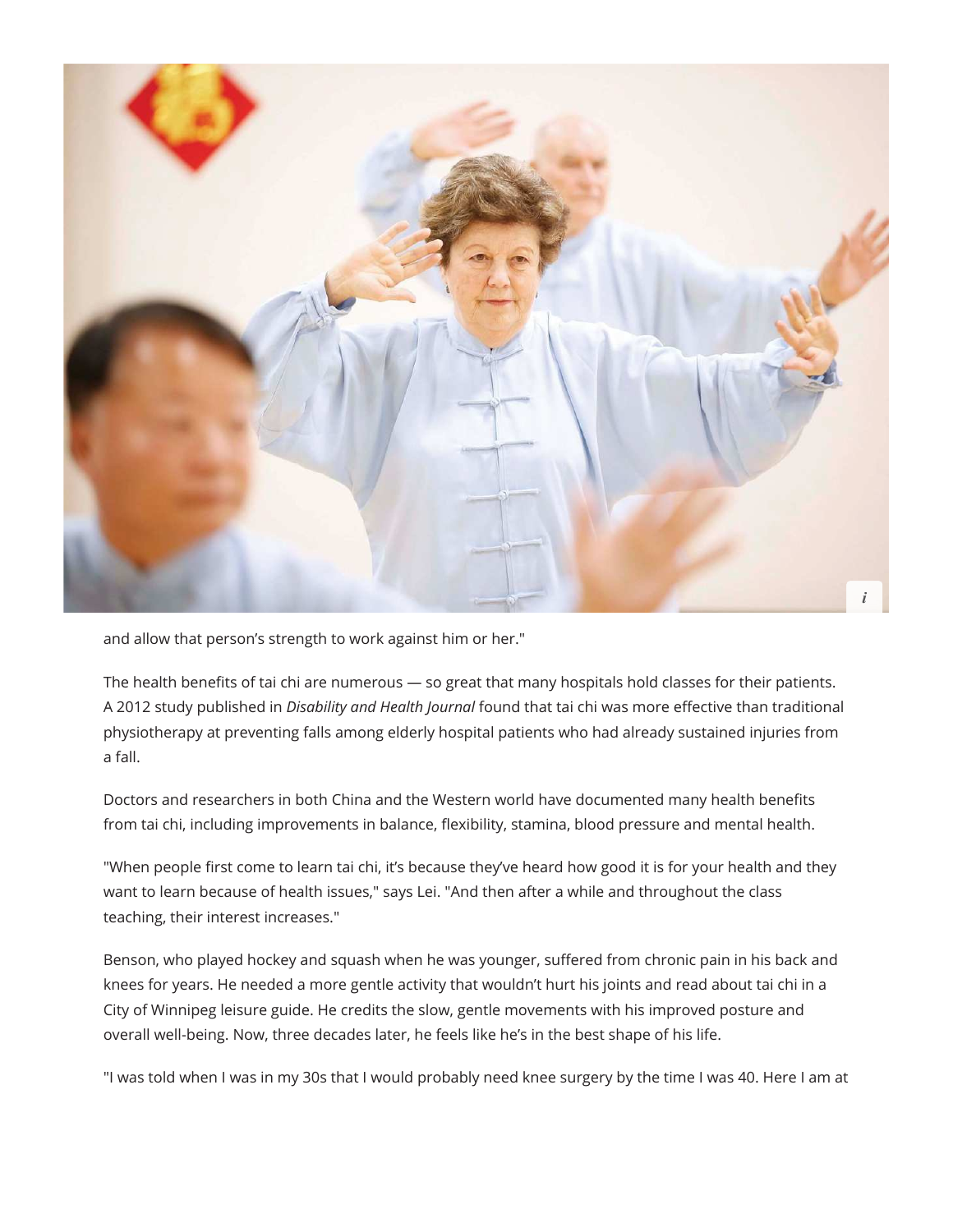

70 years old and I've never had any type of surgery and my knees don't hurt," says Benson. "And I can touch my toes. I could never do that before, not even as a teenager."

For some, it's the meditative quality of tai chi that makes it so compelling. You get all the benefits of meditation — focus, mental clarity, positive thinking and decreased stress — and at the same time, physical exercise.

"Having to remember the sequence of movements takes your mind off of everything you bring home from work. The movements are slow and the goal is to be very calm," Benson says. "You develop strength and flexibility and you're turning all the time so your spine is relaxed."

And for those who want to practise meditation but struggle with sitting still and focusing on their breathing, tai chi may be more suitable, as attention is directed to your body and hand movements.

With the meditative movements come deep breathing and the conscious use of your diaphragm. When your body inhales deeply and exhales slowly, you activate your body's parasympathetic nervous system, which signals to the brain that you are safe and can let your guard down.

"The difference between tai chi and other exercises is that with other exercises, you want to increase your heart rate and breathing so you move really fast," says Lei. "You don't get deep-breathing benefits. Deep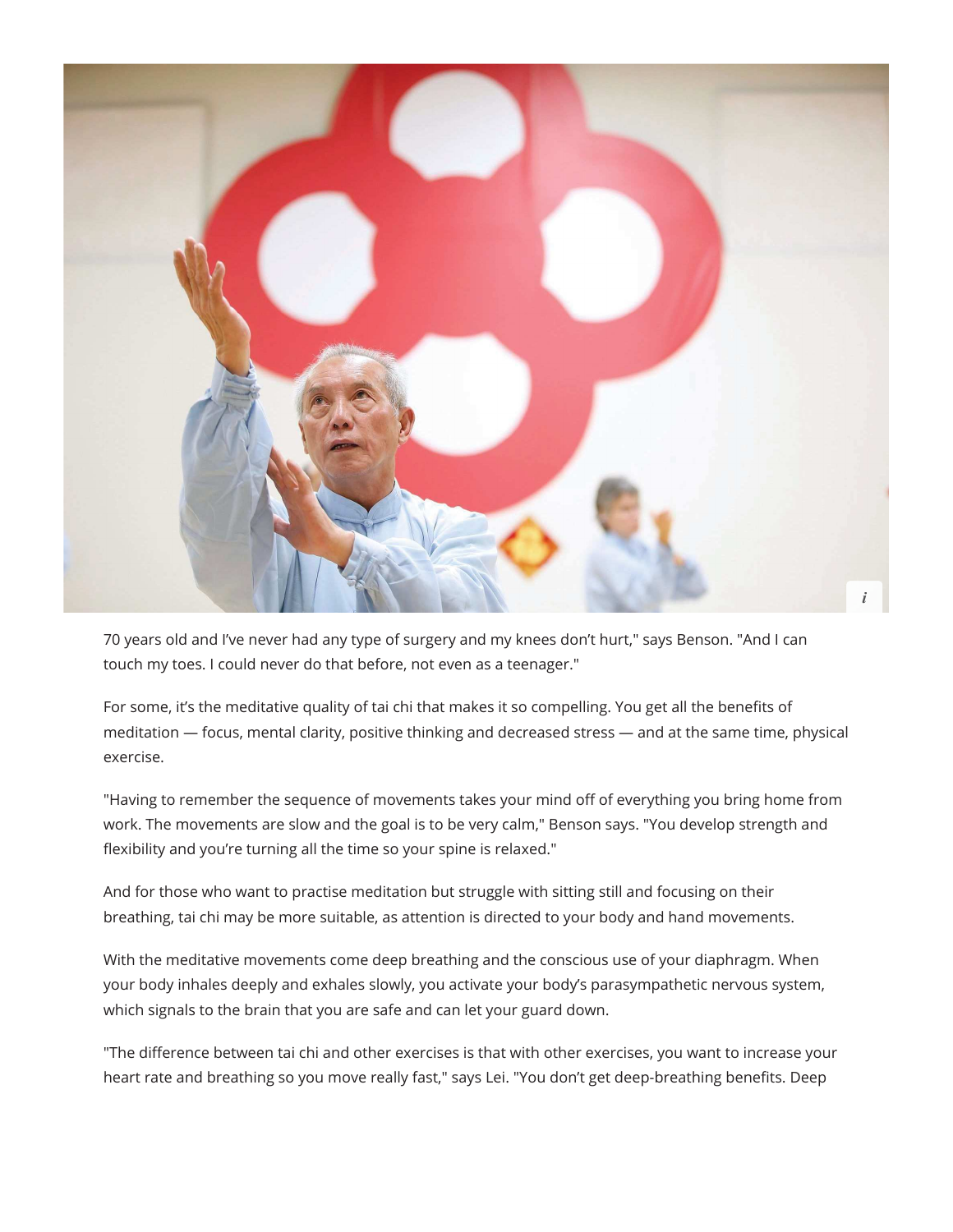

breathing from your diaphragm is like a massage for your organs."

According to the 2016 *Journal of the College of Family Physicians of Canada*, systematic reviews of tai chi for specific conditions showed benefits for preventing falls, osteoarthritis, Parkinson's disease and improving cognitive capacity in older adults. There was also evidence that tai chi benefited mental health, cardiac and stroke rehabilitation, as well as dementia.

Mike and Shelagh Ralph have been doing tai chi for 35 years. The married couple incorporates the practice into their busy lifestyle, which includes walking daily and taking ballroom dancing classes.

Mike, an 84-year-old retired Manitoba Hydro worker, has had both hips replaced and says tai chi is not only good for his mobility, but it also helps clear his mind.

"All the moves mean something," he says. "If you've got a lot on your mind when you come here, you forget about it once you start class."